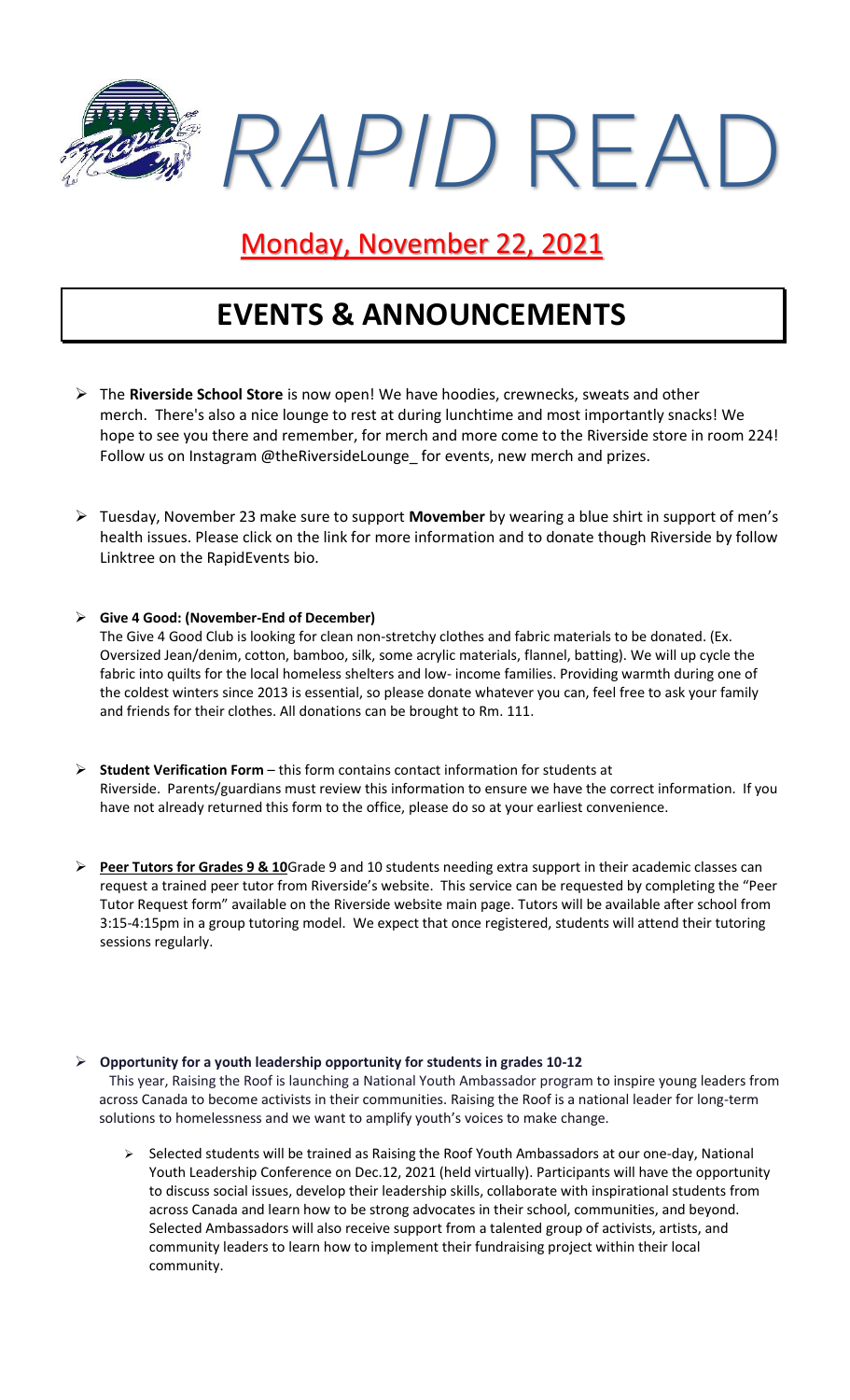# WHY APPLY TO BE A YOUTH AMBASSADOR?

- Contribute to an important cause
- · Become more engaged in their community
- · Gain experience and knowledge on social issues regarding homeless and at risk youth
- · Build skillsets in leadership, collaboration and event planning
- Collaborate with inspirational students from across Canada
- . Become a member of RTR's National Youth Ambassador Alumni
- committee
- Earn volunteer hours and a receive a Letter of Reference from Raising the Roof Canada.

It's completely free to apply and there are no associated costs with the program. We would greatly appreciate if you could pass this opportunity along to your students. For more information and a link to our application, please visit our website: <https://raisingtheroof.org/youth-ambassador-program/>

### **WEEKLY CAFETERIA SPECIALS**

| <b>Monday</b>                    | Tuesday                  | Wednesday              | Thursday             | Friday                        |
|----------------------------------|--------------------------|------------------------|----------------------|-------------------------------|
| Swedish Meatballs<br>and Smashed | Penne Chicken<br>Alfredo | Sweet and Sour<br>Pork | Chicken Chow<br>Mein | Pastrami and<br>Swiss Melt on |
| Potatoes                         |                          |                        |                      | Ciabatta Bun                  |

### **INFO for Grade 12's**

#### **Information Sessions**:

All sessions are virtual. Links to join or register are on the Riverside and Career Centre homepage. Nov. 22nd University of Ottawa 6:00pm Nov. 23rd University of Calgary 5:00pm Nov. 24th Douglas College 6:00pm

(Please note these meetings are all Virtual CHECK WEBSITE FOR LINK.)

**Scholarship Meeting #3** - March 8<sup>th</sup> and 9<sup>th</sup> at lunch

Applications now open for the **Junior Firefighter Academy**. See the Career Centre website or Ms. David for more information and application.

#### **Post-Secondary Admission**

Each post-secondary school has their own application deadline. It is imperative to check the websites for your post-secondary school of interest. UBC has an early admission **deadline of December 1st** . Students are encouraged to apply to BC schools on-line at educationplannerbc.ca

#### **Student Transcript Service**

Any student applying for post-secondary programs must complete the online application on StudentTranscript Service (STS) in order to allow post-secondary schools to view their grades. On StudentTranscripts Service students can: view their marks, transcripts, and send transcripts. [www.shorturl.at/ozNT3](http://www.shorturl.at/ozNT3)